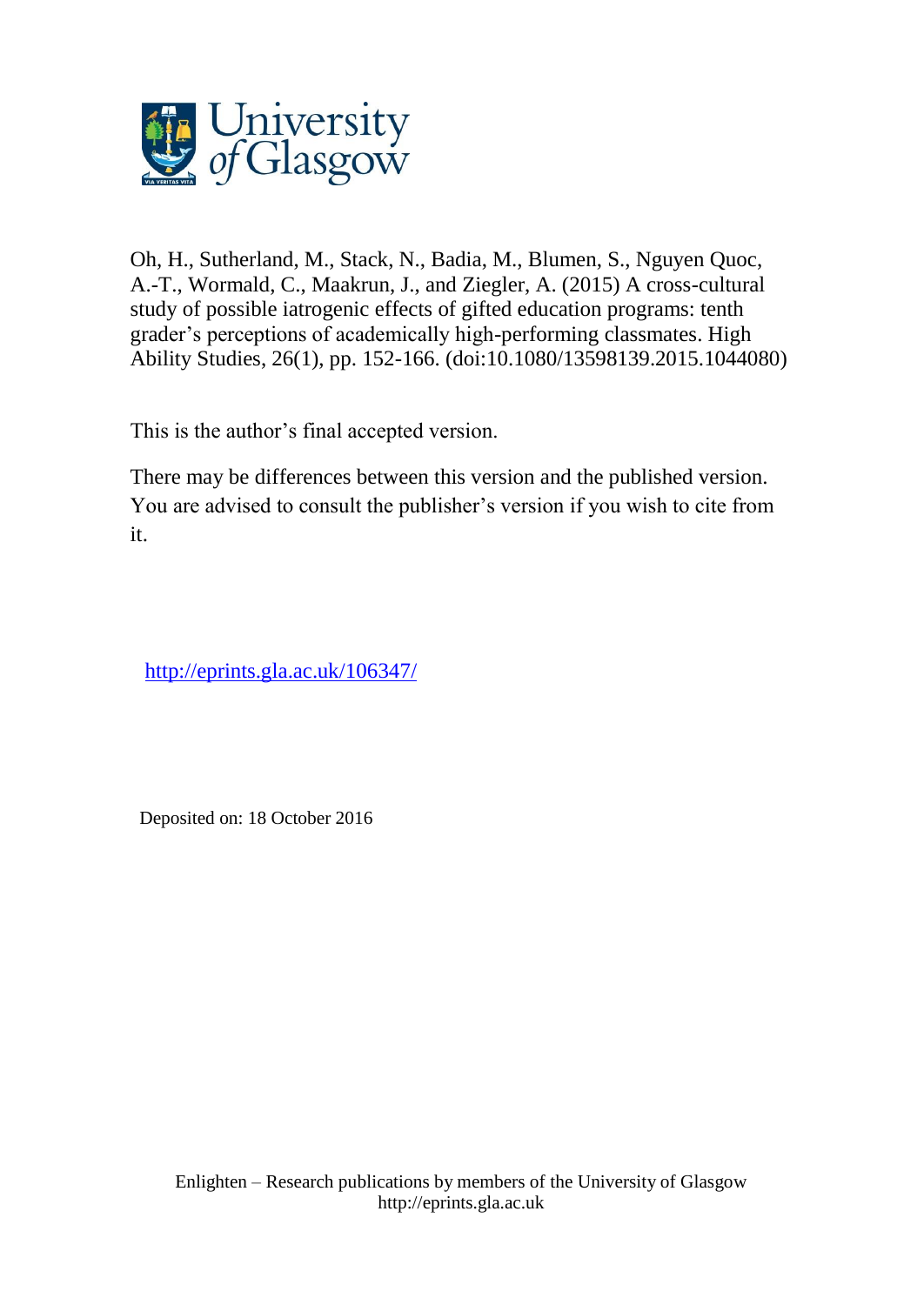# A Cross-cultural Study of Possible Iatrogenic Effects of Gifted Education Programs: Tenth grader's Perceptions of Academically High-performing Classmates\*

Hyerim Oh<sup>1</sup>, Margaret Sutherland<sup>2</sup>, Niamh Stack<sup>2</sup>, Maria del Mar Badia<sup>3</sup>, Sheyla Blumen<sup>4</sup>, Anh-Thu Nguyen Quoc<sup>1</sup>, Catherine Wormald<sup>5</sup>, Julie Maakrun<sup>6</sup>, Albert Ziegler<sup>1</sup>

University of Erlangen-Nuremberg, Germany University of Glasgow, United Kingdom University Autonomous of Barcelona, Spain Pontificia Universidad Católica del Perú, Peru University of Wollongong, Australia University of Notre Dame, Australia

\*

The manuscript was accepted under the Editorship of Heidrun Stoeger. Correspondence concerning the article maybe directed to Albert Ziegler, Chair of Educational Psychology and Excellence Research, University of Erlangen-Nuremberg, Regensburger Str. 160, 90478 Nuremberg, Germany, Email: albert.ziegler @fau.de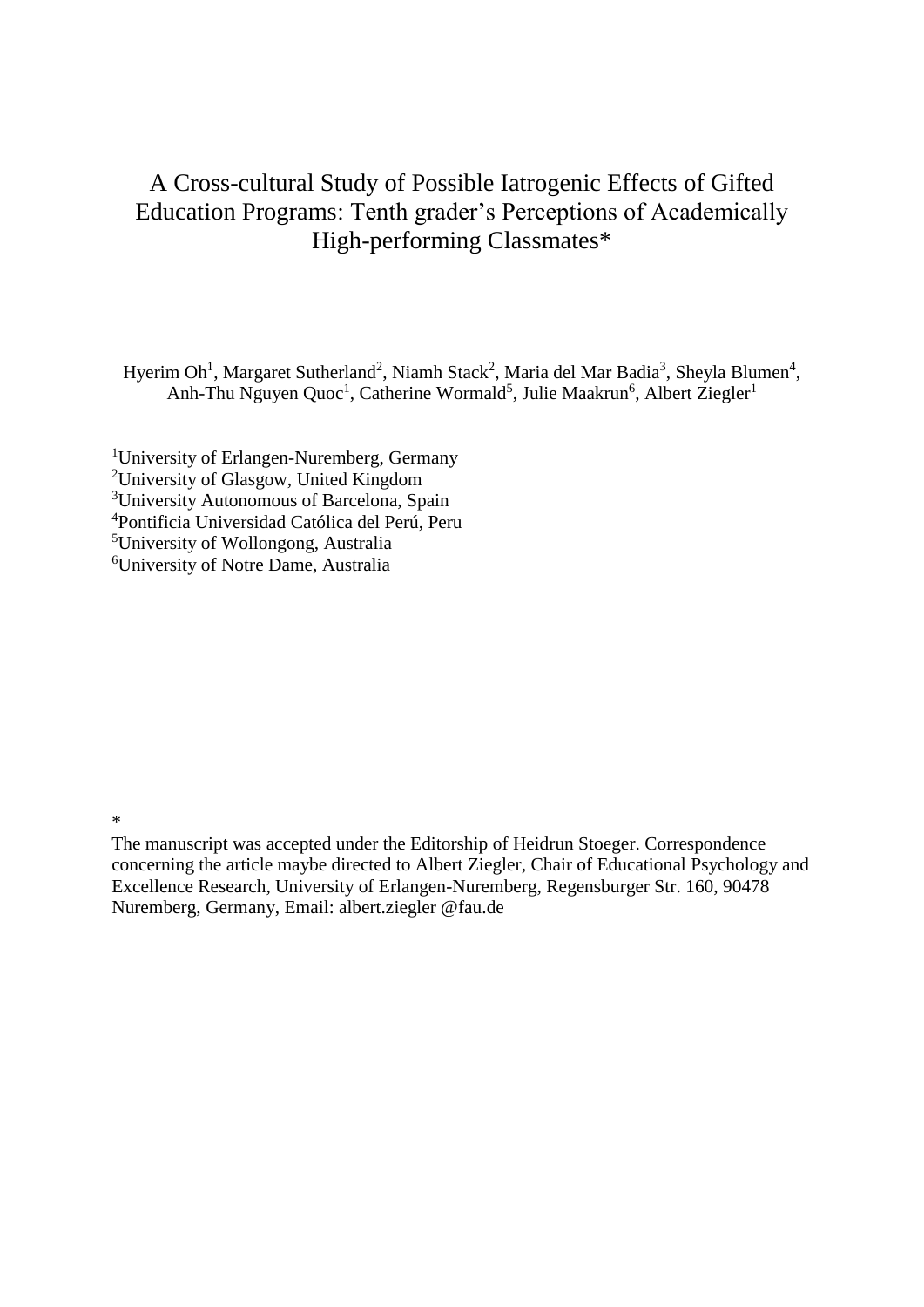# Abstract

Previous empirical studies have yielded inconclusive results about peer perceptions of academically high-performing students. The purpose of this study was to investigate students' perceptions of the intellectual ability, positive social qualities, and popularity of a hypothetical new high-performing classmate. Participants were 1060 Vietnamese, South Korean, British, Australian, Peruvian, and Spanish boys and girls in 10th grade. The results revealed that the perceptions of academically high-performing classmates differed by country group. Positive perceptions of intellectual ability and social qualities were commonly found in all countries except the two Asian countries (Vietnam and South Korea) where the students reported more neutral views of high-performers. In conclusion it is argued that there is no evidence for possible iatrogenic effects of gifted education programs aiming at high achievements.

**Keywords:** iatrogenesis; peer perceptions; high-achiever; intellectual ability; popularity; cross-cultural study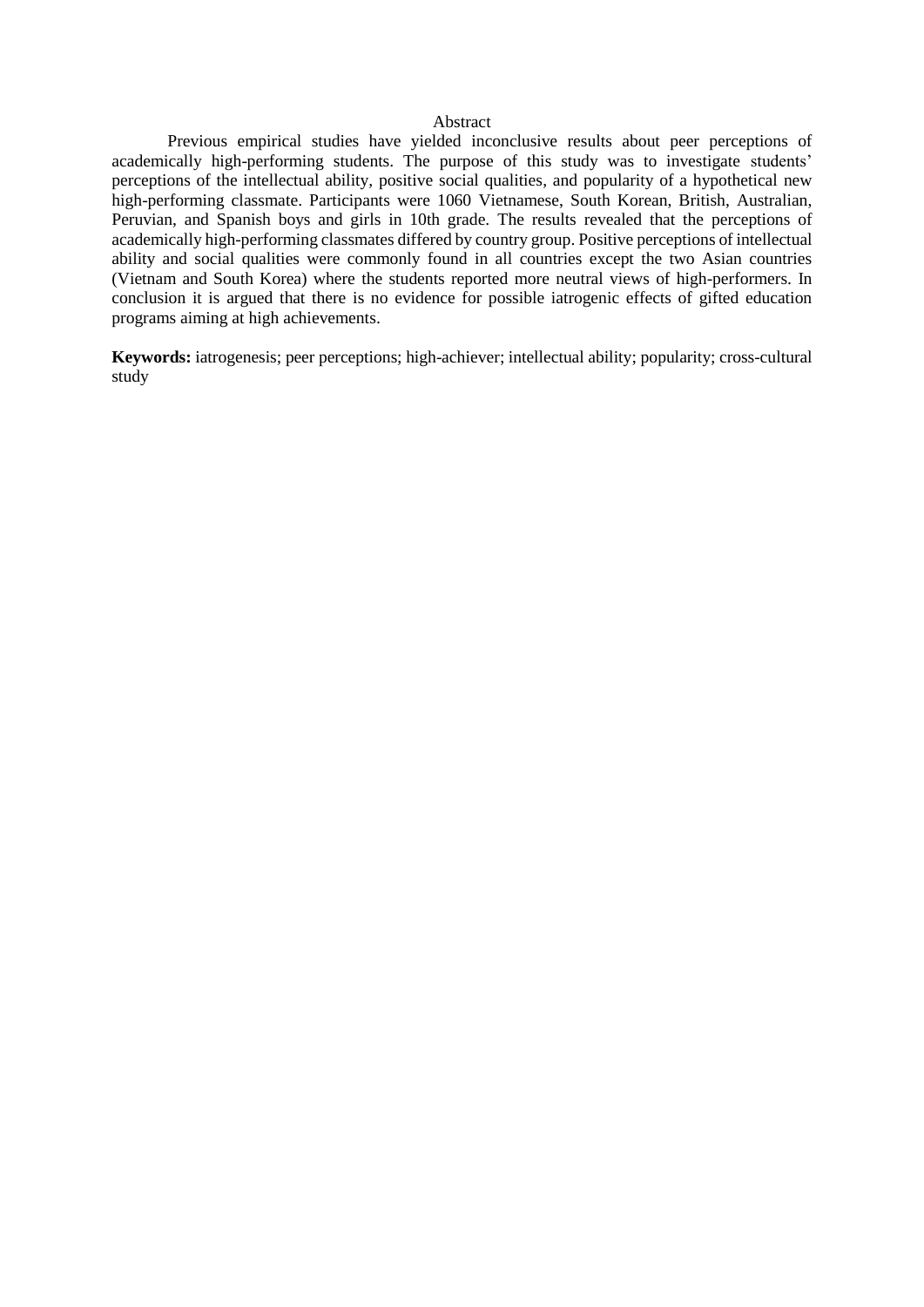#### **Introduction**

The study of iatrogenic effects refers to the investigation of potential unintentional negative consequences of treatments. It is a well-established area in medical research with ca. 30,000 articles tagged with the term "Iatrogenesis" in PubMed. In recent years iatrogenic effects also started to receive some interest within psychological research (e.g., Barlow, 2010; Bootzin, & Bailey, 2005; Castonguay, Boswell, Constantino, Goldfried, & Hill, 2010). With regard to gifted education iatrogenic effects might be defined as unintentional negative effects precipitated, induced, or exacerbated by gifted education. However, such negative effects have not yet been systematically studied, with some noteworthy exceptions. For example, Freeman (2006a, 2006b) and Heller (2000, 2004) were interested in the possible negative effects which can arise with 'labelling' the gifted as gifted. According to Heller it is one of the most serious problems in gifted education (Heller, 2004; Heller, Reimann, & Senfter, 2005) which might lead among other things to social isolation, the formation of egoistic attitudes and various disturbances in the course of personality development. Other potential iatrogenic effects include controlling socializations, especially by parents (Garna & Jolly, 2015; Vialle, 2013).

In this article we are interested in another possible iatrogenic effect: Negative attitudes of peers toward academically exceptional students. At the heart of gifted education is the well-intentioned aim to help gifted students to live up to their potential. However, what if the implementation of this very aim unintentionally lead to serious negative side-effects that might even jeopardize gifted students school adjustment and emotional health? Negative attitudes of peers might countervail gifted education in two ways. Firstly, a gifted student may be reluctant to pursue extraordinary achievement goals if they perceived success would lead to unpopularity among their peers. Secondly, if the gifted student is not discouraged and succeeds in attaining extraordinary learning goals, s/he may face unpleasant attitudes or feel alienated by their peers.

In recent years a wide range of studies has been conducted cross nationally that are relevant to understanding the attitudes of peers toward academically exceptional students (e.g., Händel, Duan, Sutherland, & Ziegler, 2014; Händel, Vialle, & Ziegler, 2013; Quatman, Sokolik, & Smith, 2000; Sankofa, Hurley, Allen, & Boykin, 2005). However it is difficult to form a coherent picture of the often contradictory results. On the one hand there is ample evidence that exceptional attainments in school can generate difficulties in social relationships within a peer group. Intellectually high-performing students are usually well aware of these problems. In many countries they experience a tension between their need for peer acceptance and their willingness to aim for high achievement levels (e.g., Jung, McCormick, & Gross, 2012; Pérez, Domínguez, & Díaz, 1998; Read, Francis, & Skelton, 2011). Evidence suggests that the risk of being stereotyped as a "nerd" is high for high-performers, putting them at risk of taking a passive attitude towards achievement and of social isolation (Renold, 2001; Warrington, Younger, & Williams, 2000; Younger & Warrington, 1996). However, there is also research showing that the bullying and victimization rates for high-performing students due to social stigmatization were not different compared to average students (Hoover, Larson, & Baker, 2013;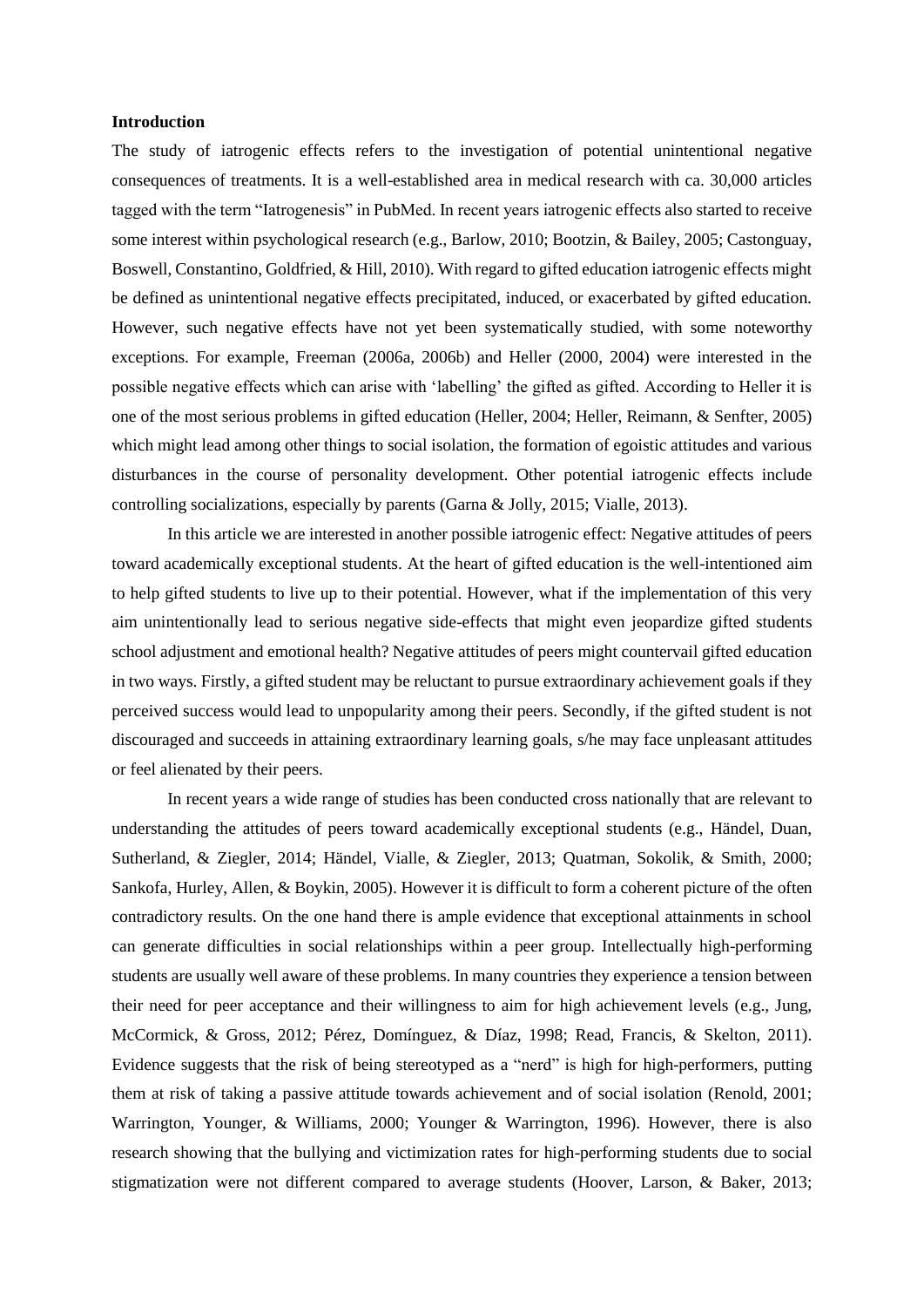Nowicki, 2003; Peters & Bain, 2011). Rather high achievement was observed as a distinct feature of students being well liked and accepted by peer groups from elementary school to high school (Austin & Draper, 1984; Wentzel, 1993).

There is a rich research tradition that investigates possible adverse circumstances of highperformers in the context of incongruent gender identity (e.g., Bailey, 2004; Cobbett, 2014; Freeman, 2004; Leder, 2004; Martino, 1999; Pérez et al., 1998; Warrington et al., 2000). One consistent finding is that for many boys the preservation of their status among a group of boys requires them to avoid adopting the image of someone who works hard towards academic goals. Diligent behavior is associated with femininity and thus is perceived as a potential challenge to masculinity. In some studies both male and female students did not want to confidently express their academically outstanding competence, however academically able female students were still comparatively more accepted by their social groups than academically able males (e.g., Warrington et al., 2000). This result is also more consistent with the frequent finding that classmates assume that girls invested more effort for high achievements in school than boys (Blatchford, 1996; Warrington et al., 2000; Welsh, Parke, Widaman, & O'Neil, 2001). Indeed, girls are supposed to take a stance on high achievement that is characterized by maintaining a modest attitude about success, attributing it to hard work rather than competence, and downplaying or even hiding achievements (Francis, Skelton, & Read, 2010; Renold & Allan, 2006). Moreover many studies based on interviews and observations of academically successful female students revealed an identity conflict between being a high-performer and being attractive (Cobbett. 2014; Kramer, 1991; Renold & Allan, 2006). In order to minimize the gender related image of a highperformer (Cobbett, 2014; Francis, 2009; Renold, 2001; Renold & Allan, 2006) gifted girls take a keen interest in displaying traditionally feminine categories like their looks or having a boyfriend. And indeed, those girls who maintain this balance had a more positive academic and social reputation with teachers and peer groups. However, there were also some high-performing girls who deliberately kept their distance from traditional gender roles and positioned themselves as more mature and competent (Francis, 2009). They were more likely to be perceived as selfish, arrogant, and man-like by their peer groups.

In summary we found that the empirical evidence to date is inconclusive. In our view this is mainly due to four reasons. First, the exact wording of questions seem to be crucial. For example, the questions of Quatman et al. (2000) gave additional information. The vignette used in the study was designed to represent a same-aged peer with high academic achievement who sits next to the participant in an English class. Thus, the image of the high-performing student is confounded with the attributes of this student. Secondly, gender seemed to be a factor that affects the image of a high-performer in two ways. Both the sex of the perceiving student as well as the sex of the perceived high-performing student seems to have an influence.

Thirdly, the inconclusive data might be caused by subject specific expectations. For example, in many countries STEM is typically considered as a male domain whereas languages are more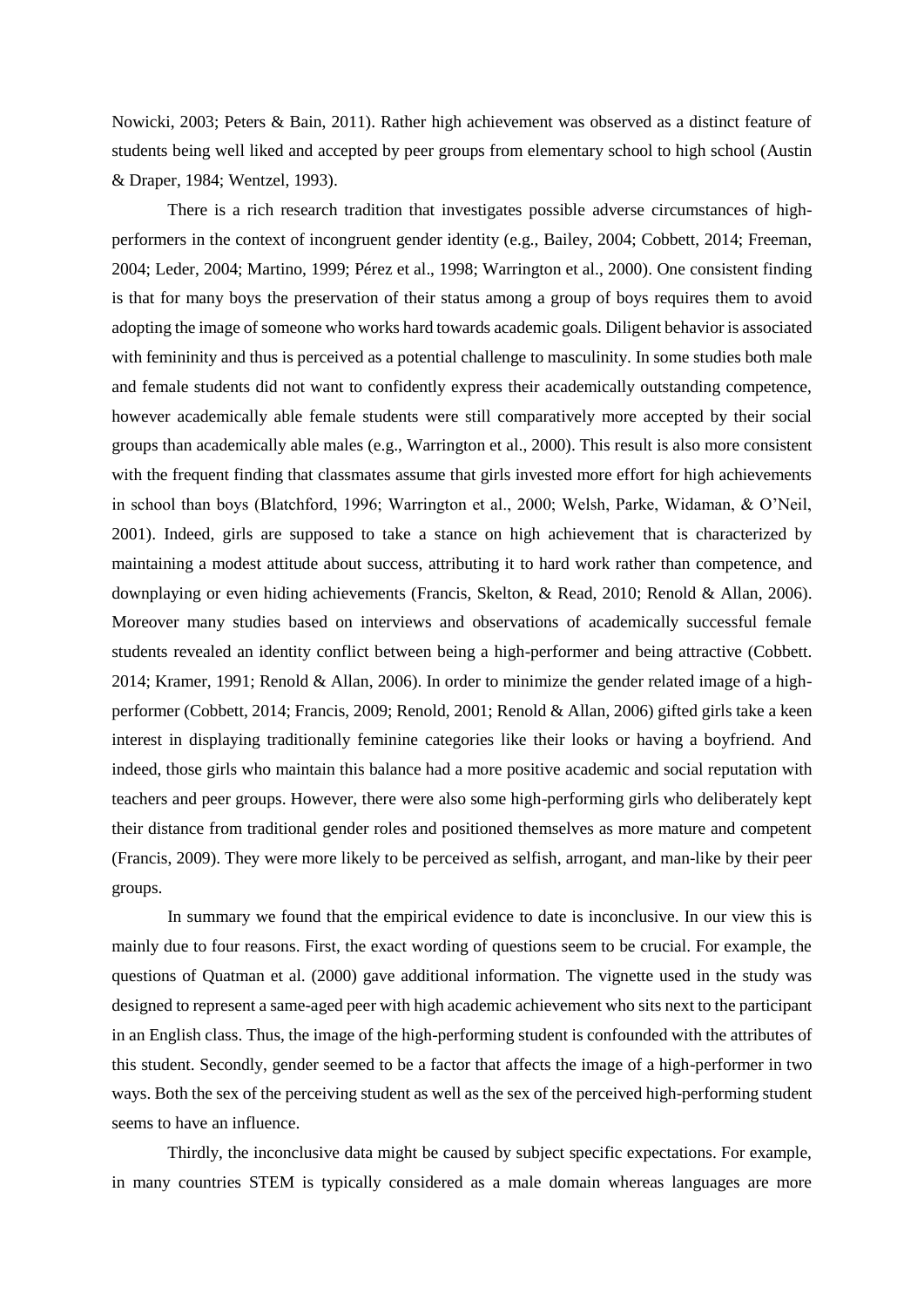considered a female domain (Händel et al., 2013; Lu & Luk, 2014; Millard, 1997). This can evoke gender-specific expectations towards high-performing students. For example, Händel et al. (2013) found that students who prefer languages to science tend to exhibit more positive characteristics in social competence and popularity.

A fourth important reason for the inconsistent research findings are cultural influences. One widely accepted model of cultural dimension developed by Hofstede (2001) and Triandis (1995) was used to examine the cultural differences of Australian students with high IQ scores (Jung, Barnett, Gross, & McCormick, 2011). The study demonstrated that students with a vertical allocentrism toward friend or family face a goal conflict between pursuing their own academic achievement on one hand and receiving acceptance by peer groups on the other hand. In addition, students who emphasize being different from other students and constantly try to become dominant were less likely to feel a tension between friends' attitude and high performances. Another study that highlights cultural influences was conducted by Händel et al. (2014). One important finding from this study was that high-performing students were much more popular among their peers in China than in Russia or Germany.

# **The Current Study**

The main objective of the current study was to learn more about the perception of academically highperforming students among their classroom peers and in particular to find out if practitioners in gifted education should take possible iatrogenic effects of any gifted intervention into consideration. The preceding review of the literature review has led to mixed results, highlighting four main challenges that are addressed within the current study.

First we aimed to avoid the problems with wordings evident in previous studies by reducing the amount of information provided to the minimum necessary. We used vignettes that described the scenario of a new high-performing girl or high-performing boy joining a class. Such a description implicitly provides the age of the new student (roughly the same as the participants age because they will soon be in the same grade) and explicitly states the achievement level and gender of the hypothetical new student. Gender was included as an explicit variable because it was identified as one of the explanations for the inconclusive research findings. We treated it as a between-factor, thus rendering for analyses four groups: girls perceiving high-performing girls and boys, and boys perceiving highperforming girls and boys. A third explanation for the inconclusive research findings was argued to be the subject domain in which the high-performers excelled. Therefore, in our vignettes we only mentioned that this student was the highest-performing in his/her former school implying that the student showed well-rounded achievements.

The fourth factor that influenced the perceptions of a high performing student was culture (Jung et al., 2011). We included in this study Peru, South Korea and Vietnam three collectivist countries according to the Hofstede Centre (2015), with Australia and United Kingdom two individualistic countries with the sixth country of our study, Spain, in between. According to the recent PISA study in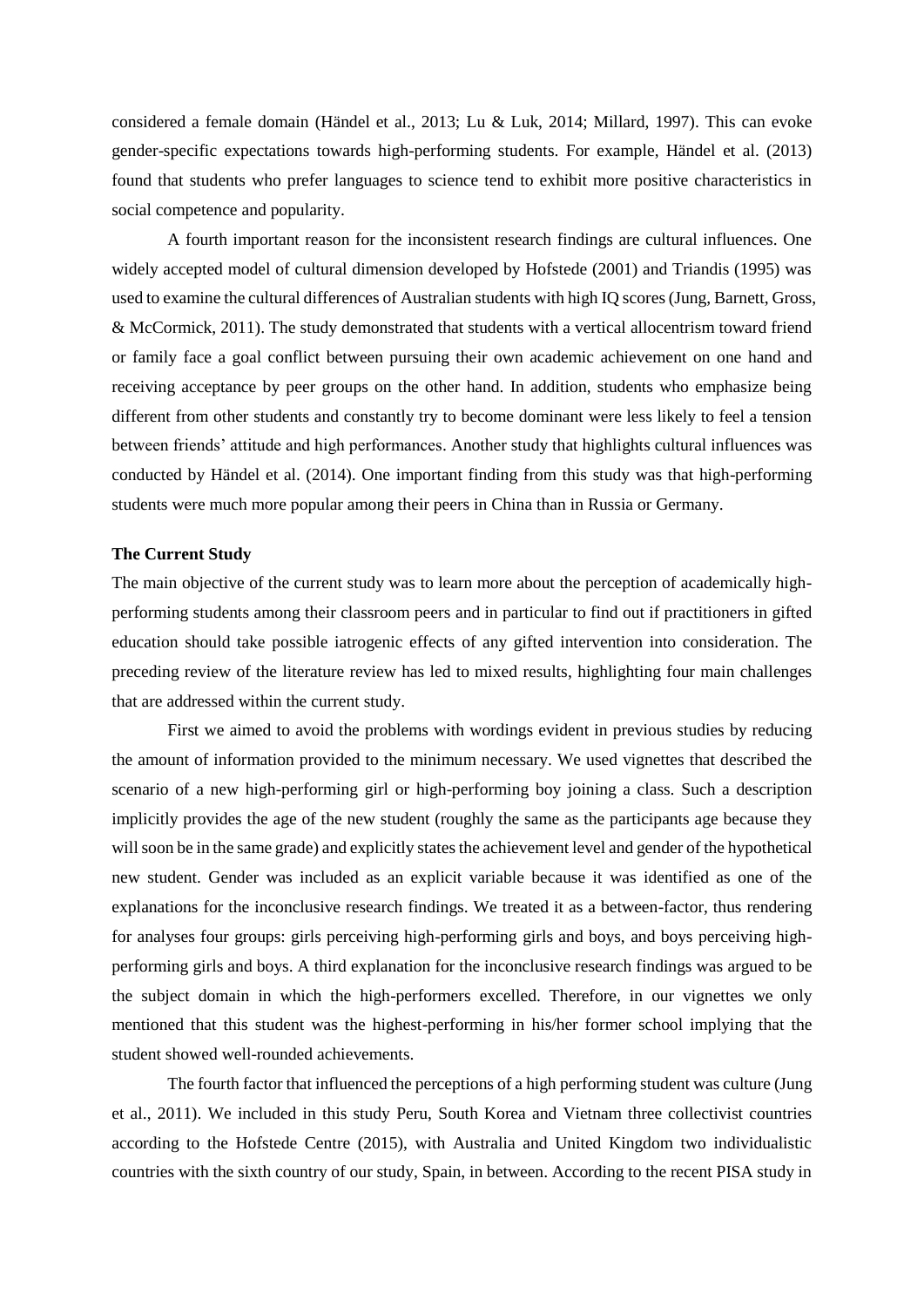2012 (OECD, 2014) with 65 countries, 34 thereof OECD members, 15-year-old students in South Korea, Vietnam, and Australia performed better than average in mathematics, reading and science. Performance of students in the United Kingdom was ranked around the average of OECD, the scores of students in Spain and Peru were below the OECD average. The results were similar to the findings from assessments of fourth grader's math and science achievement in TIMSS 2011 (Martin & Mullis, 2013). In TIMSS across 49 countries including Australia, South Korea, Spain, England, and Ireland (TIMSS 2011) and in the international assessment in reading comprehension (PERLS 2011) including Ireland, England, Australia, and Spain, all of the current study's participating countries' achievements were above average with the exception of mathematics achievement of Spain. Specifically, South Korea was one of highest-performing countries in PISA 2012 as well as in TIMSS 2011, whereas the mean score of Peru was the lowest according to the PISA study. In accordance with the high level of achievement found in South Korea and Vietnam, a substantial number of students in Vietnam and South Korea reported positive attitudes toward school (enjoy receiving good grade, perception of usefulness of school etc.). Korean parent's expectations about their children earning a university degree and a professional or managerial post in their future careers ranked highly. Interestingly, the self-reports of the level of happiness experienced by students were in part contrary to the performance level. Most of the students in Peru, Spain, Vietnam, and the United Kingdom agreed that they were happy in school, whereas Australian and Korean students' happiness index was below the OECD average (less than 80% of the respondents). Specifically, more than 95% of Peruvian students claimed to feel happy at school in contrast to just 60% and of South Korean students reporting the same claim (OECD, 2014).

In choosing our dependent variables we followed Händel et al. (2013). We asked the participants for their perceptions of a new high-performing student in their class on three dimensions: Intellectual ability, positive social qualities, and popularity.

#### **Method**

#### *Subjects*

Participants of our study were 1060 tenth grade students ranging in age from 13 to 18 (*M* = 15.81, *SD* = .50). They were recruited from six countries: 239 from Vietnam (132 males, 107 females), 187 from South Korea (91 males, 96 females), 143 from the United Kingdom (69 males, 74 females), 113 from Australia (52 males, 61 females), 198 from Peru (110 males, 88 females), and 180 from Spain (95 males, 85 females). Though in each country the number of girls and boys did not differ significantly ( $p < .05$ ), the students of the United Kingdom where slightly younger than the average (mean age = 14.93; *SD*  $=$  .40 years;  $p < 0.01$ ). All data were collected personally by each local researcher and on site in schools in urban areas.

## *Measures*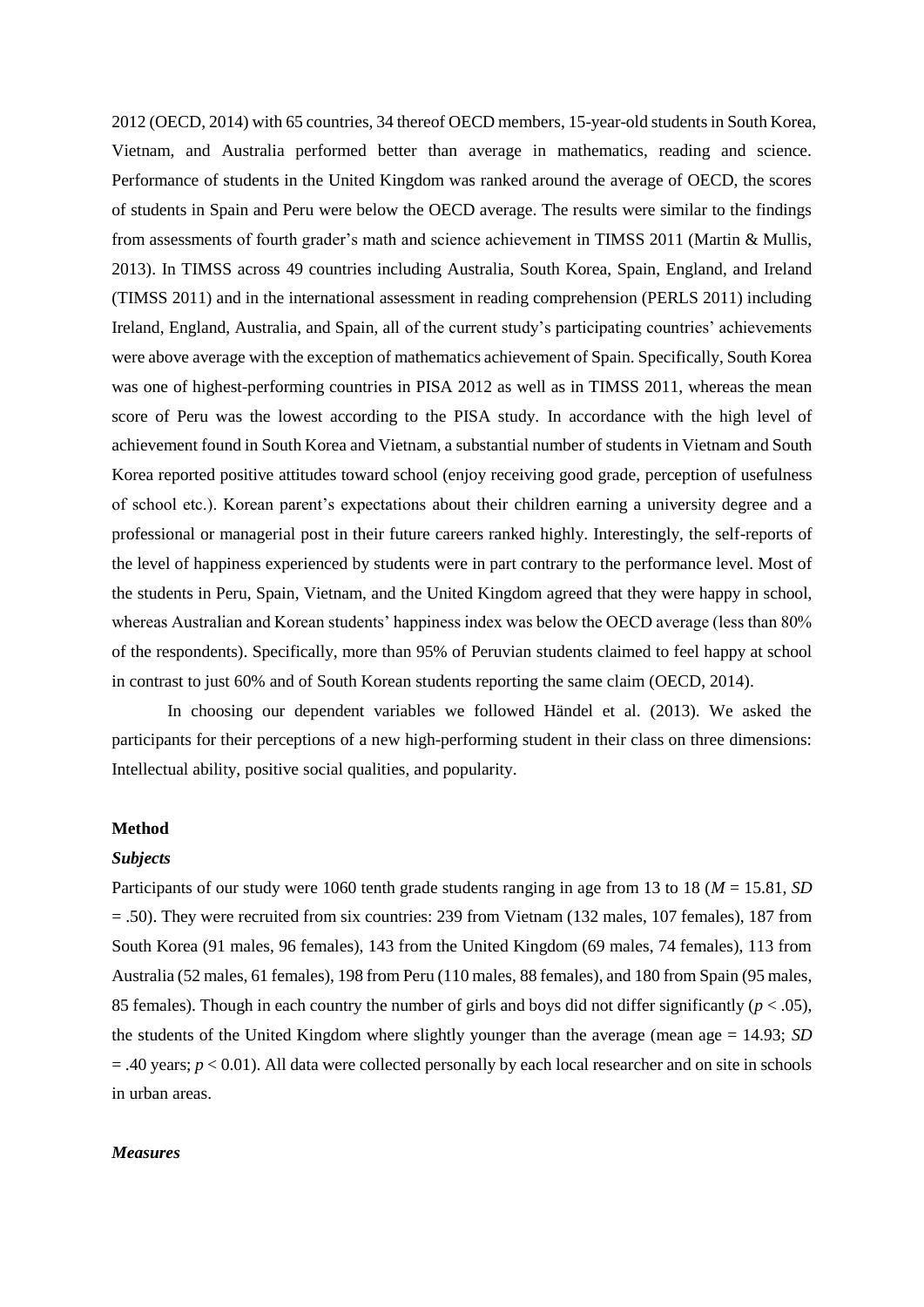The current study used similar vignettes to those that have been previously successfully administered in other cross-cultural studies (Aljughaiman, Duan, Händel, Hopp, Stoeger, & Ziegler, 2012; Händel et al., 2014) and in a study with a sample of German tenth-graders (Händel et al., 2013). The 14 items were translated from English into Spanish, Korean, and Vietnamese and retranslated into English. Native speakers who were proficient in English double-checked the adequacy of the translation.

They described a hypothetical situation: *"For the following statements, we want to know what expectations you have when a new girl (boy) comes into your class. The only thing you know about her is that she was the best student in her previous school. Read each statement and colour the circle that best describes your feelings about the statement."*

Participants received two vignettes with a male and a new female student in counter-balanced order. No order effect was found in any country ( $p's > .05$ ).

After reading each vignette participants received the 14-items-questionnaire from Oh et al. (2013) that assessed three dimensions: intellectual ability, positive social qualities, and popularity. Responses were given on Likert-like scales ranging from 1(totally disagree) to 6 (totally agree). Examples of the questions include "I would expect that the new classmate, who I only knew was the best in her previous school, can think very well" (intellectual ability), "I would expect that the new classmate, who I only knew was the best in her previous school, shares interests with other students (positive social qualities), and "I would expect that the new classmate, who I only knew was the best in her previous school, will be popular in the class" (popularity). In the current study, Cronbach's alpha reliability coefficients were somewhat smaller than in the study by Oh at al. (2013), but still acceptable. They were for the "Intellectual ability" of a new high-performing male student (INT M, 4 items)  $\alpha$ = .76, the "Popularity" of a new high-performing male student (POP M, 6 items)  $\alpha$  = .59, the "Positive social qualities" of a new high-performing male student (SOC\_M, 4 items)  $\alpha = .81$ , the "Intellectual ability" of a new high-performing female student (INT F, 4 items)  $\alpha$  = .74, the "Popularity" of a new high-performing female student (POP F, 6 items)  $\alpha = .59$ , and the "Positive social qualities" of a new high-performing female student (SOC\_F, 4 items),  $\alpha = .81$ .

#### **Results**

Descriptive statistics are shown in Table 1. A series of three 6 (country) x 2 (gender of respondent) repeated measures ANOVAs were computed. The dependent variables were the perceptions of the new high-performing male student and new high-performing female student as repeated measures variables. The three repeated measures ANOVAs targeted intellectual ability, positive social qualities, and popularity. They were followed by post-hoc univariate *F* tests of country differences with Hocberg's GT2 to test for Type I error. Simple effects tests examined further significant interaction effects. As the interaction of country, gender, and target gender was significant for "Intellectual ability"  $(F(5,1048) =$ 2.32,  $p < .05$ , partial  $\eta^2 = .011$ ) and for "Positive social qualities" ( $F(5,1048) = 2.52$ ,  $p < .05$ , partial  $\eta^2$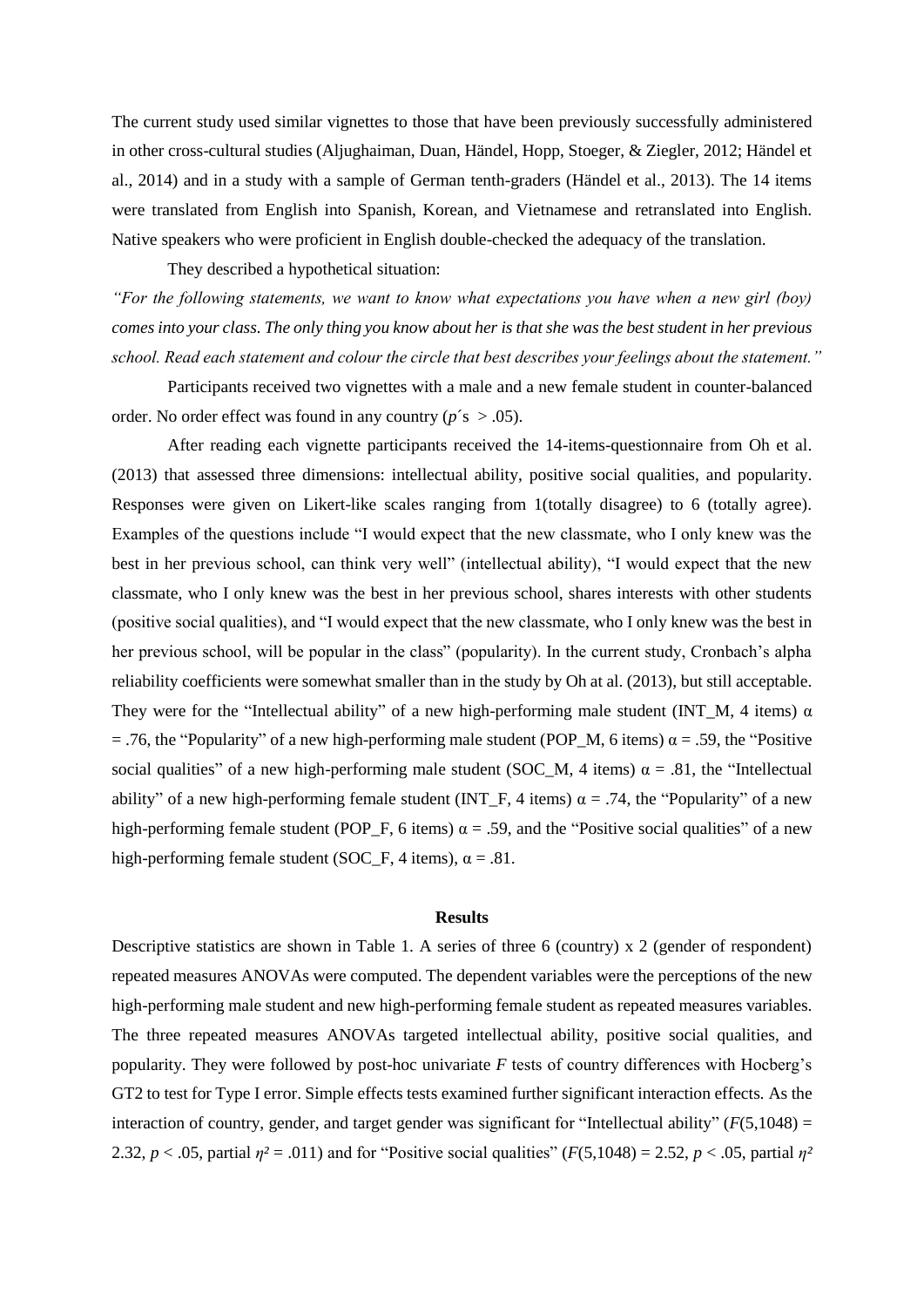= .012) univariate ANOVAs were further conducted to separately examine the perceptions about the male and female vignette. The results are summarized in Table 2.

| Perception             | Vietnam                   | South<br>Korea            | UK         | Australia  | Peru       | Spain      |  |
|------------------------|---------------------------|---------------------------|------------|------------|------------|------------|--|
|                        | <b>Boys</b>               |                           |            |            |            |            |  |
|                        | Intellectual ability      |                           |            |            |            |            |  |
| High-performing male   | 4.53(.68)                 | 4.30(.92)                 | 4.91(.73)  | 4.91(.62)  | 4.58(.66)  | 4.74(1.11) |  |
| High-performing female | 4.57(.71)                 | 4.47(.64)                 | 4.80(.67)  | 5.00(.59)  | 4.50(.63)  | 4.78(1.06) |  |
|                        |                           | Positive social qualities |            |            |            |            |  |
| High-performing male   | 3.74(.58)                 | 3.34(.64)                 | 4.48(.71)  | 4.30(.64)  | 4.24(.52)  | 4.76(.86)  |  |
| High-performing female | 3.80(.62)                 | 3.48(.65)                 | 4.27(0.77) | 4.32(.56)  | 4.28(0.47) | 4.76(.83)  |  |
|                        | Popularity                |                           |            |            |            |            |  |
| High-performing male   | 3.78(.38)                 | 3.38(.62)                 | 3.94(.57)  | 3.95(.52)  | 3.71(.39)  | 3.80(.60)  |  |
| High-performing female | 3.79(0.40)                | 3.46(.57)                 | 3.89(.57)  | 3.89(.57)  | 3.75(.45)  | 3.80(.56)  |  |
|                        | Girls                     |                           |            |            |            |            |  |
|                        | Intelligent ability       |                           |            |            |            |            |  |
| High-performing male   | 4.58(.82)                 | 4.50(.70)                 | 4.56(.94)  | 4.78 (.78) | 4.46(.70)  | 5.12(.82)  |  |
| High-performing female | 4.55(.80)                 | 4.46(.67)                 | 4.62(.96)  | 4.93(.64)  | 4.40(.72)  | 5.03(1.02) |  |
|                        | Positive social qualities |                           |            |            |            |            |  |
| High-performing male   | 3.57(.60)                 | 3.53(0.60)                | 4.38(.66)  | 4.25(.68)  | 4.19(.52)  | 4.94(.70)  |  |
| High-performing female | 3.63(.59)                 | 3.48(.56)                 | 4.40(.60)  | 4.46(.60)  | 4.22(.49)  | 4.92 (.77) |  |
|                        |                           | Popularity                |            |            |            |            |  |
| High-performing male   | 3.57(.60)                 | 3.53(.60)                 | 4.38(.66)  | 4.25(.68)  | 4.19(.52)  | 4.94(.70)  |  |
| High-performing female | 3.74(.37)                 | 3.42(.55)                 | 3.87(0.45) | 3.88(.50)  | 3.75(.45)  | 3.81(.60)  |  |

Table 1. Descriptive statistics of the perceptions of high-performing female and male students by country and by gender

# Table 2. Repeated measures ANOVAs

| Variables                       | Effect                                                   | <b>MS</b> | df   | $\cal F$  | Partial $\eta^2$ |
|---------------------------------|----------------------------------------------------------|-----------|------|-----------|------------------|
|                                 | Country                                                  | 14.80     | 5    | 13.71***  | .061             |
| Intellectual<br>Ability         | Gender of Respondent                                     | .03       | 1    | .03       | .000             |
|                                 | Country x Gender of Respondent                           | 3.33      | 5    | $3.08**$  | .014             |
|                                 | Error                                                    | 1.08      | 1048 |           |                  |
|                                 | <b>Target Gender</b>                                     | .05       |      | .32       | .000             |
|                                 | Country x Target Gender                                  | .34       | 5    | 2.02      | .010             |
|                                 | Gender of Respondent x<br><b>Target Gender</b>           | .08       |      | .47       | .000             |
|                                 | Country x Gender of Respondent x<br><b>Target Gender</b> | .39       | 5    | $2.32*$   | .011             |
|                                 | Error                                                    | .17       | 1048 |           |                  |
| Positive<br>Social<br>Qualities | Country                                                  | 95.25     | 5    | 151.39*** | .419             |
|                                 | Gender of Respondent                                     | .15       | 1    | .24       | .000             |
|                                 | Country x Gender of Respondent                           | 1.36      | 5    | 2.22      | .010             |
|                                 | Error                                                    | .63       | 1048 |           |                  |
|                                 | <b>Target Gender</b>                                     | .35       | 1    | 1.88      | .002             |
|                                 | Country x Target Gender                                  | .36       | 5    | 1.98      | .009             |
|                                 | Gender of Respondent x                                   | .15       | 1    | .84       | .001             |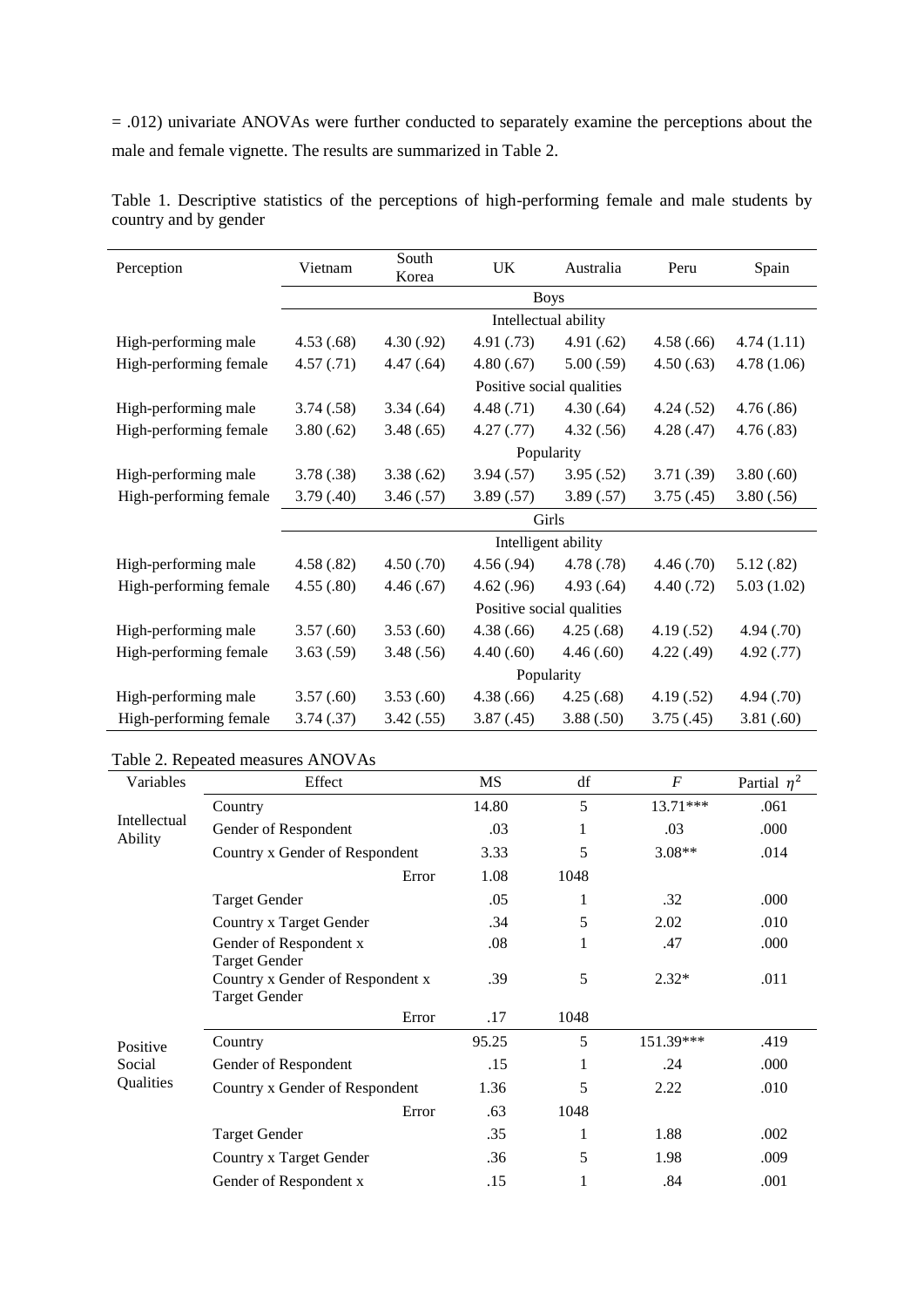|            | <b>Target Gender</b>                                     |      |      |          |      |  |
|------------|----------------------------------------------------------|------|------|----------|------|--|
|            | Country x Gender of Respondent x<br><b>Target Gender</b> | .46  | 5    | $2.52*$  | .012 |  |
|            | Error                                                    | .18  | 1048 |          |      |  |
|            | Country                                                  | 9.16 | 5    | 24.41*** | .104 |  |
| Popularity | Gender of Respondent                                     | .00  | 1    | .01      | .000 |  |
|            | Country x Gender of Respondent                           | .18  | 5    | .48      | .002 |  |
|            | Error                                                    | .38  | 1048 |          |      |  |
|            | <b>Target Gender</b>                                     | .13  |      | 1.07     | .001 |  |
|            | Country x Target Gender                                  | .08  | 5    | .66      | .003 |  |
|            | Gender of Respondent x<br><b>Target Gender</b>           | .07  | -1   | .60      | .001 |  |
|            | Country x Gender of Respondent x<br><b>Target Gender</b> | .20  | 5    | 1.67     | .008 |  |
|            | Error                                                    | .12  | 1048 |          |      |  |

*Notes.* \**p* < .05. \*\**p* < .01. \*\*\**p* < .001

# *Perceptions of a High-Performing Classmate's Intellectual Ability*

The repeated measure ANOVA with intellectual ability as dependent variable yielded a significant main effect for country ( $F(5,1048) = 13.71$ ,  $p < .001$ , partial  $\eta^2 = .061$ ) and a significant interaction between country and gender ( $F(5,1048) = 3.08$ ,  $p < .01$ , partial  $\eta^2 = .014$ ). The perceptions of the intellectual ability of a male and female high-performing student according to country are presented in Figure 1. All in all perceptions were quite positive. Post-hoc comparisons indicated that perceptions of students in Peru, South Korea, and Vietnam were slightly lower than the perceptions of students in Spain, and Australia. The British subjects' average scores were higher than those of the South Korean students, but were not significantly different from the scores of the Peruvian and Vietnamese students, respectively. However, as already mentioned the significant main effect was qualified by a country by gender interaction. Simple pairwise comparisons revealed that perceptions between male and female subjects of Spain were significantly different on INT\_M and INT\_F subscales, *p* < .05. Spanish girls tended to have higher perceptions of high-performing males as well as female students than Spanish boys, whereas the British boys reported higher perceptions than the British girls. Students from Vietnam, South Korea, Australia, and Peru exhibited equal perceptions of successful male and female students' intellectual ability.

The repeated measure ANOVA revealed furthermore a significant interaction of country, gender and target gender  $(F(5,1048) = 2.32, p < .05,$  partial  $\eta^2 = .011$ ). A subsequent ANOVA yielded a significant interaction effect for country x gender on the perception of the intellectual ability of a new high-performing male student (INT\_M:  $F(5,1048) = 4.33$ ,  $p < .01$ , partial  $\eta^2 = .020$ ), but no effect on the perception of the intellectual ability of a new high-performing female student (INT  $F: F(5,1048) =$ 1.54,  $p > .05$ , partial  $\eta^2 = .007$ ). Regarding the difference between the perceptions of high-performing male and female students, South Korean boys,  $p < .01$ , and Australian girls,  $p < .05$ , revealed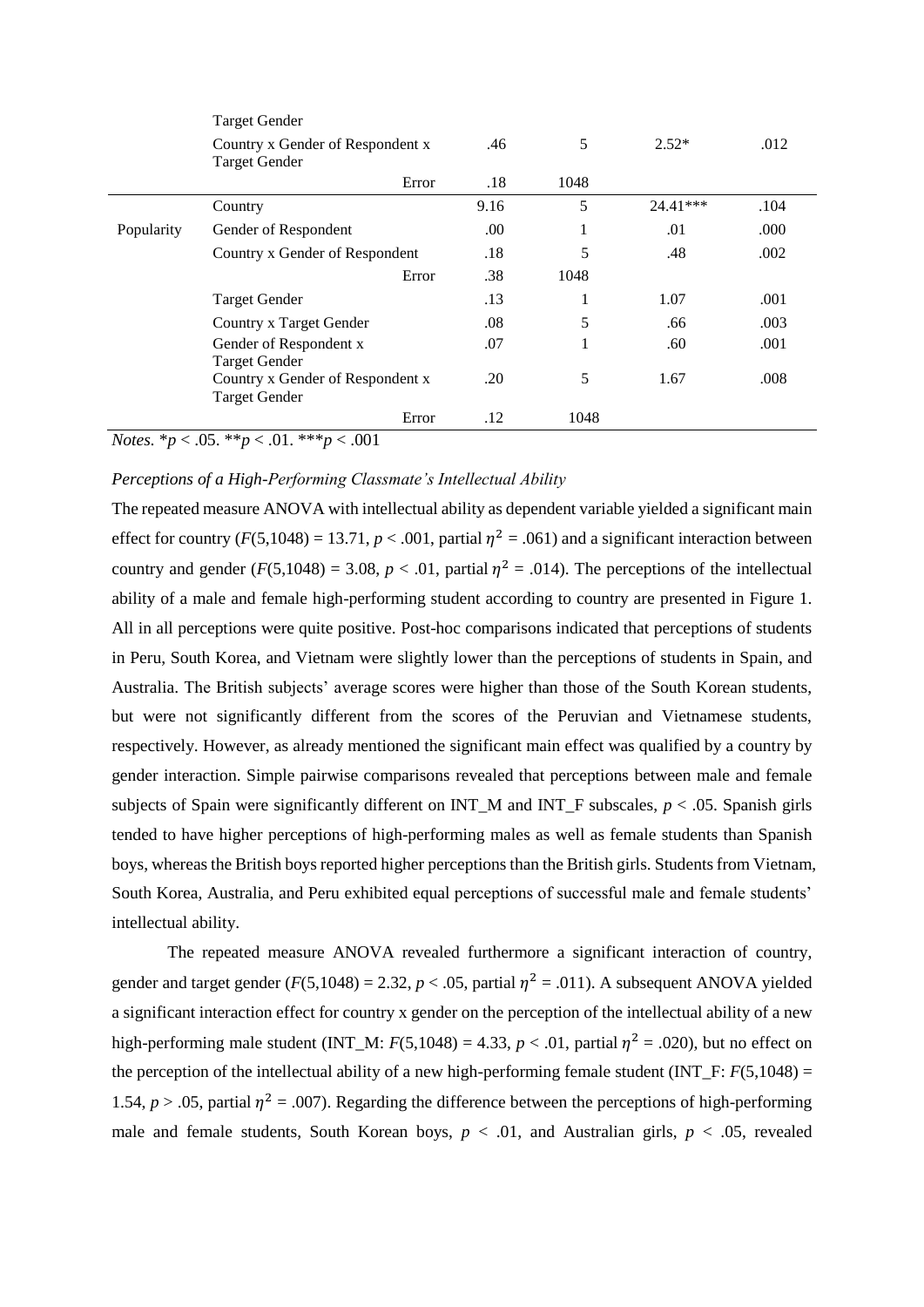significantly different gender perceptions. Both perceived a higher intellectual ability among highperforming female students.



Figure 1. Country means in the perception of intellectual ability of a new high-performing male and a new high-performing female student by gender of the perceiving and the perceived student.

## *Perception of a High-Performing Classmate's Positive Social Qualities*

With respect to positive social qualities there was a significant main effect for country of the participants  $(F(5, 1048) = 151.39, p < .001$ , partial  $\eta^2 = .419$ ) and a marginally significant interaction between country and gender  $(F(5,1048) = 2.22, p = .05,$  partial  $\eta^2 = .010$ ). In addition, analyses revealed a significant interaction between country x gender x target gender  $(F(5,1048) = 2.52, p < .05,$  partial  $\eta^2$  $= .012$ ). Subsequent 6 (country) x 2 (gender) ANOVAs for SOC\_M as well as for SOC\_F indicated a significant effect of country for the perception of the positive social qualities of a high-performing male student  $(F(5,1048) = 121.88, p < .001,$  partial  $\eta^2 = .368$ ) as well as female student  $(F(5,1048) = 113.46,$  $p < .001$ , partial  $\eta^2 = .351$ ). The interaction between country and gender was only significant for SOC\_M ( $F(5,1048) = 2.55$ ,  $p < .05$ , partial  $\eta^2 = .012$ ).

Differences in expected positive social qualities of a high-performing male or female student per country are depicted in Figure 2. Post-hoc tests showed that the Spanish students' perceived positive social qualities of high-performing male as well as female student were the highest, whereas the Korean students' perceptions were the lowest, respectively. Vietnamese students' perceptions were the second lowest and were significantly higher than those of the South Korean students. The respective perceptions of Peru, Australia, and United Kingdom as a homogeneous group were not significantly different  $(p > .05)$ . All in all the perceptions of positive social qualities shown by Vietnamese and South Korean students were with scale means between 3 and 4 neutral regardless of the target gender, whereas the British, Australian, Peruvian, and Spanish students showed positive perceptions with scale means above 4.

Only the Vietnamese and South Korean boys and girls revealed significantly different perceptions. Boys in Vietnam perceived more positive social qualities of high-performing male and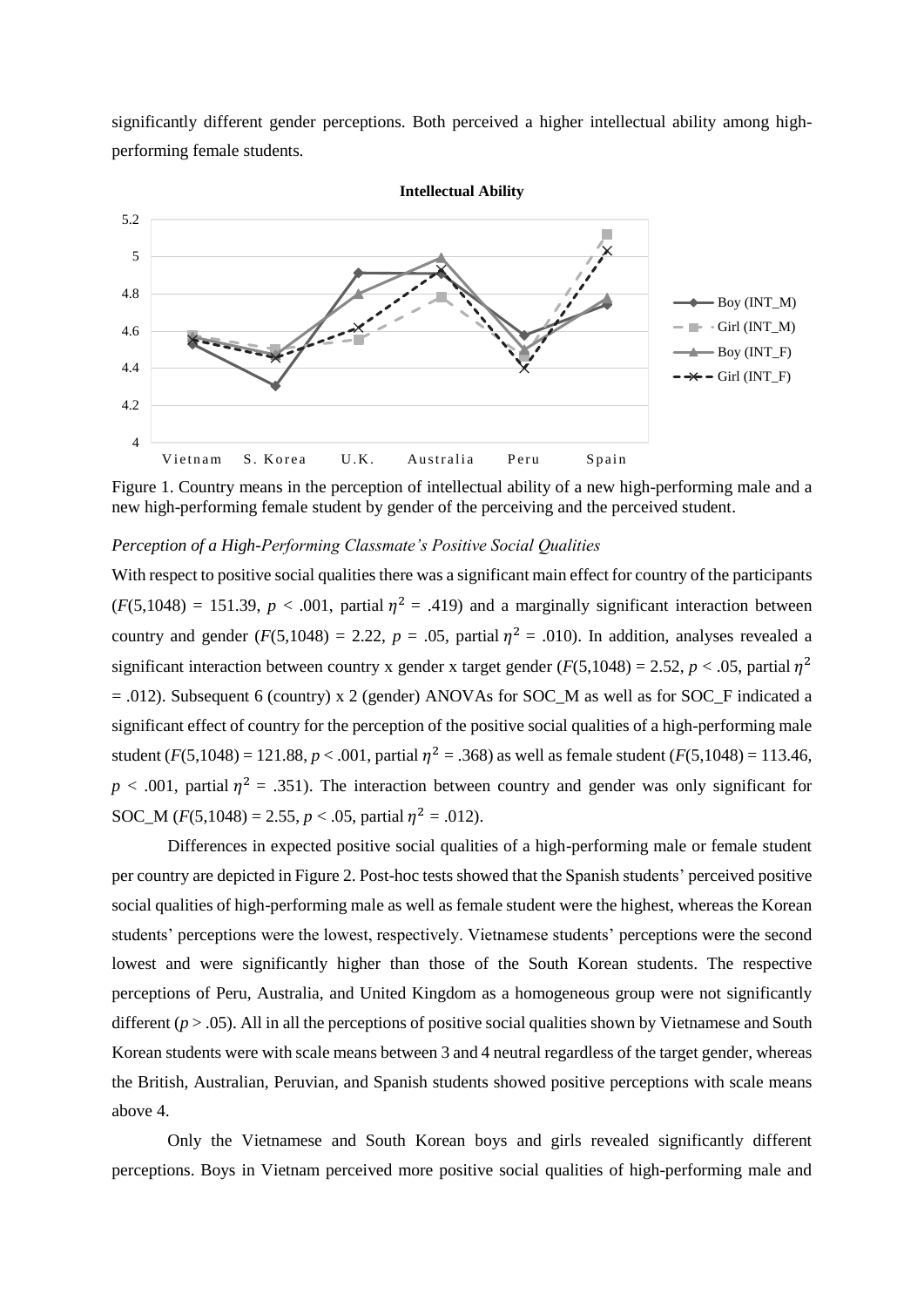female students than girls in Vietnam did, whereas girls in South Korea perceived more positive social qualities of successful male and female students than boys in South Korea did. Only the scores on SOC M of Vietnam and South Korea reached statistical significance ( $p < .05$ ). Gender different perceptions were not found among British, Australian, Peruvian, and Spanish students.

When comparing boy's perception of a high-performing male and a high performing female student, South Korean and British boys showed significantly different perceptions of their positive social qualities. South Korean boys perceived higher positive social qualities among the high-performing female student. In contrast, British boys perceived more positive social qualities of the male student (*p* < .05). When comparing the female subjects' perceived positive social qualities of high-performing males and female students, only Australian females showed significant differences. Their perception of the high-performing female student exceeded that of the high-performing male student ( $p < .01$ ).



Figure 2. Country means in the perception of positive social qualities of a new high-performing male and a new high-performing female student by gender of the perceiving and the perceived student.

*Perception of a High-performing Classmate's Popularity* Regarding students' perceptions of the popularity of the new high performing classmate, the ANOVAs revealed only a significant effect for country ( $F(5,1048) = 24.41$ ,  $p < .001$ , partial  $\eta^2 = .104$ ). The means were rated between of 3.0 and 4.0 (see Figure 3). The results of post-hoc tests showed that South Korean students were significantly less likely to perceive high-performers as popular. The score of the Peruvian students was the second lowest, but was not significantly different from the score of the Vietnamese and Spanish students. Students from the United Kingdom and Australia revealed relatively higher perceptions of the popularity of the high-performing new students than their peers from the other four countries.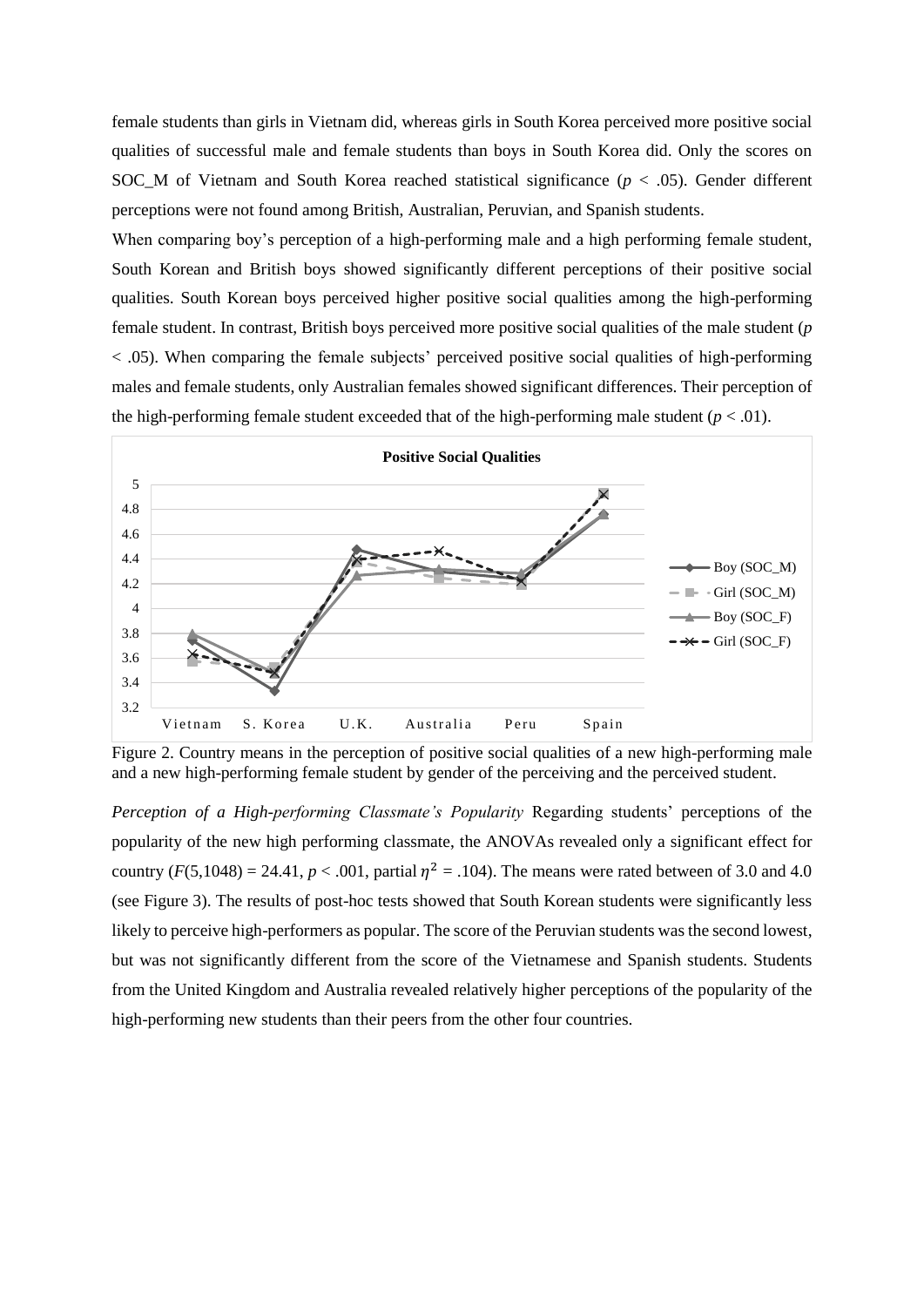

Figure 3. Country means of perceived popularity of a new high-performing student

## **Conclusions**

Main aim of the present study was to investigate if there is evidence for expecting an iatrogenic effect for gifted students of gifted educational interventions due to the possible low popularity of highperforming students. An extensive literature review in the area led to inconclusive results. We identified four possible explanations for the inconclusive nature of previous research findings, which we wanted to address in the present study. We endeavored to provide as minimal information as possible in the vignettes besides mentioning a high-performing student. By doing this we wanted to measure the stereotype as purely as possible and as confounded by other variables as possible. In particular we made no mention of any specific domain in which the high-performing student excelled. The possible influence of culture and students´ gender were controlled as between-subject factors and in the case of the target students´ gender described in the vignette this was controlled as a within-factor.

The most important result of our study was that tenth graders in Vietnam, South Korea, United Kingdom, Australia, Peru, and Spain did not exhibit the feared negative perceptions of their highperforming peers. In particular students across all of the participating countries recognized the high intellectual ability of academically successful male and female students. The highest perceptions were held by Spanish students, the relatively lowest by the Vietnamese and the South Korean students. The Spanish students positive perceptions are in line with previous studies (Hernández-Torrano, Ferrándiz, Ferrando, Prieto, & Fernández, 2014; Hernández-Torrano, Prieto, Ferrándiz, Bermejo, & Sáinz, 2013; Sánchez, Fernández, Rojo, Hernández, & Prieto, 2008) in which Spanish secondary school students ascribed academic intelligence and social competence to high-ability students. High-ability secondary students' linguistic intelligence, logistic-mathematical intelligence, and social intelligence were positively perceived by their peers, parents and teachers. Indeed, the peers, parents, and teachers rated the high-ability students' social intelligence usually even higher than their intellectual abilities. The relatively low perceptions of South Korean students might be due to their attributional style. They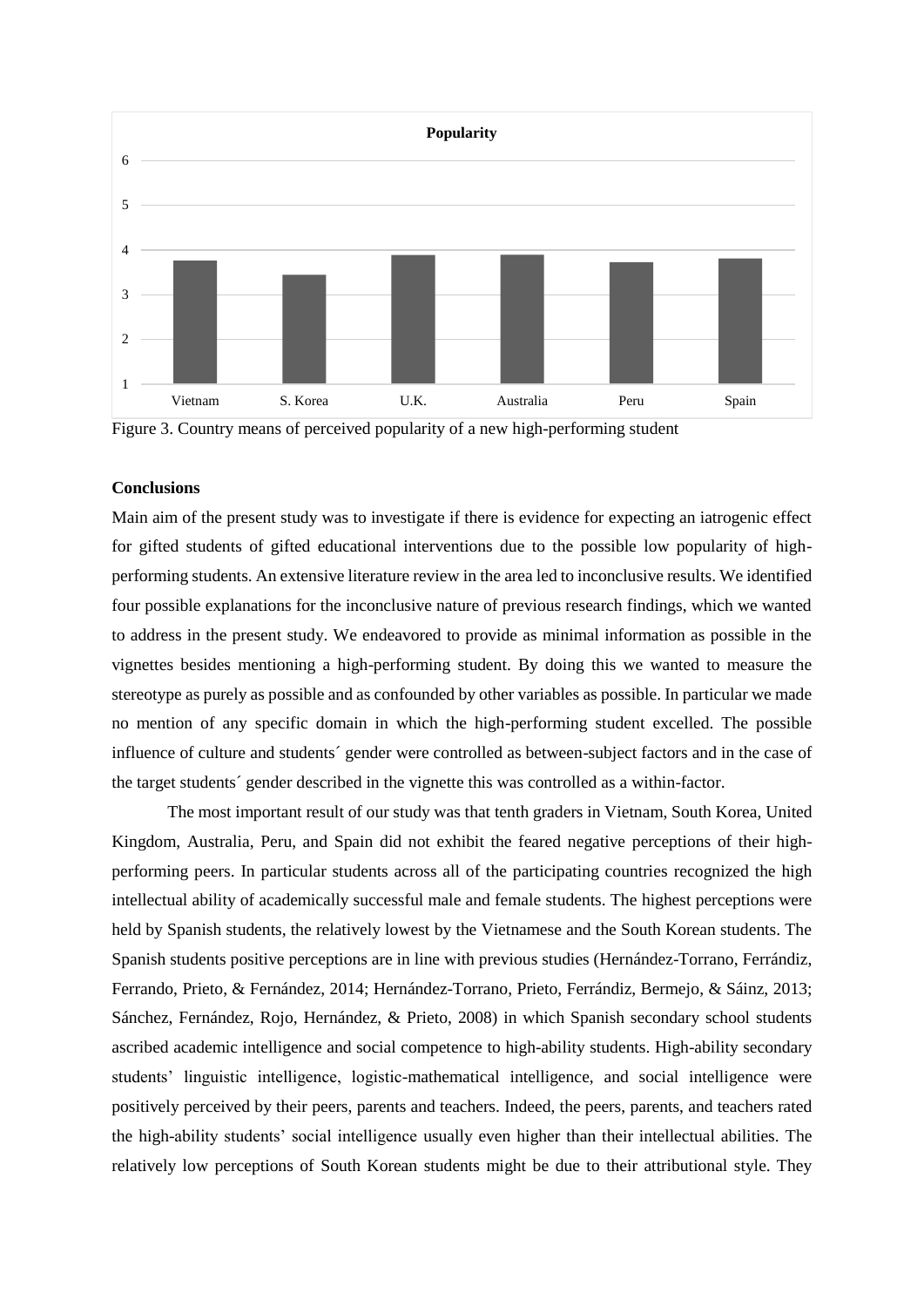attribute academic achievement mainly to effort and support by significant other peoples (e.g., financial support of parents, private education) (Park & Kim, 1998). Vietnamese students' beliefs of learning seemed to be similar to that of South Korea. For example, in the recent PISA study (OECD, 2014) 86% of the Vietnamese students agreed that trying hard at school is important and around 90% of the South Korean and Vietnamese students associated mathematical achievement with perseverance in mathematics.

Interestingly, Vietnamese and South Korean students had neither positive nor negative views of high-performing students´ social qualities. This is in contrast to the students of the United Kingdom, Australia, Peru, and Spain who showed consistently favorable views. Taken together these results contradict the notion that academically high-performing student are likely to be perceived as not sociable within their peer group.

The students of all countries perceived the popularity of a high-performing classmate above average with the exception of Korean students whose perceptions were rather neutral. Thus the results of this survey did not provide evidence for the fear that high-performers are stigmatized as unpopular students amongst peers.

Besides country differences in the perception of high-performing students, our study revealed some interactions between country and gender. For example, Australian girls and South Korean boys revealed higher perceptions of the intellectual ability and social qualities of a high-performing female student compared to those of a high-performing male student. Another interaction was found among students in Vietnam, South Korea, United Kingdom and Spain. Spanish girls expected higher intellectual ability of a high-performing male as well as a high-performing female student than Spanish boys, whereas British boys had higher perceptions of a high-performing male and a high performing female student than British girls. Vietnamese boys had higher perceptions of the social ability of a highperforming male and a high-performing female student than Vietnamese girls, whereas South Korean girls had higher perceptions of positive social qualities of a high-performing male and a high performing female student than South Korean boys. However, these findings do not fit in a coherent picture. In addition, though statistically significant the effect sizes were so small as to be virtually non-existent.

In summing up the main finding of the present study is that the findings give no reason to fear iatrogenic effects of gifted programs aiming at high achievements of gifted students. Their peers ascribe to them intellectual abilities that are well above the scale mean, social qualities that are either average (South Korea and Vietnam) or above average (Australia, United Kingdom, Peru) or even high (Spain). The perceived popularity is usually above the average with the exception of South Korea where it is still very close to the average.

# **Limitations**

Finally, we want to direct the readers´ attention to four short-comings of the present study. First, convenience samples were used in the studies, so their representativeness is limited. Second, the sample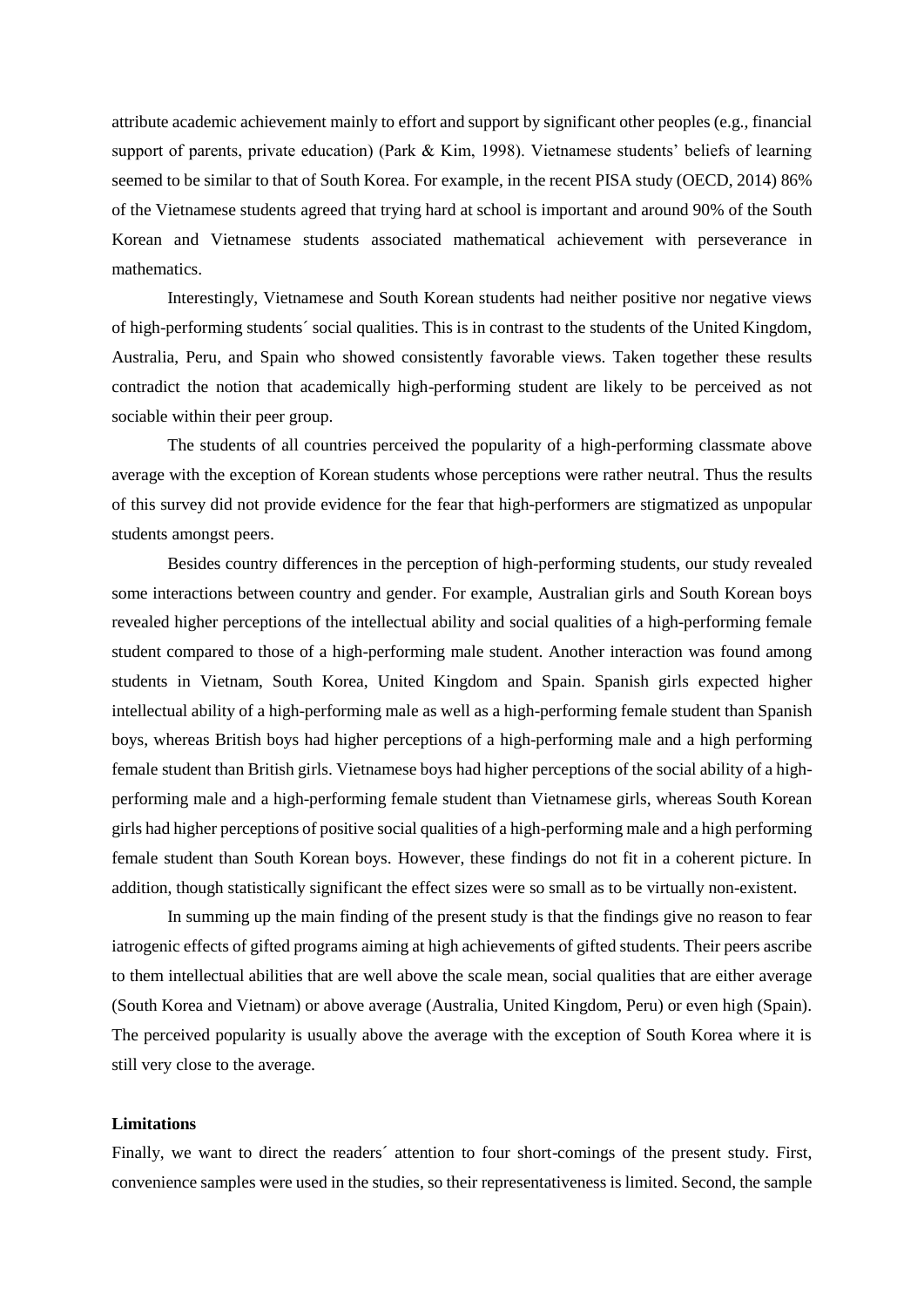sizes of Australian and British students were relatively low compared to the number of samples in Vietnam, South Korea, Peru, and Spain. Third, the internal consistency of the scale for assessing highperforming students' popularity should be increased in further studies. One reason for the low internal consistency might be that the concept of popularity could be different in different countries. Fourth, we used vignettes that described a hypothetical situation while giving minimal information. Though this might be an excellent approach to measuring a pure stereotype, one has to consider that ecological validity might be compromised by this method.

### **References**

- Aljughaiman, A., Duan, X., Händel, M., Hopp, M., Stoeger, H., & Ziegler, A. (2012). A cross-cultural study of implicit theories of an intelligent person. *Turkish Journal of Giftedness and Education, 2(1)*, 2-17.
- Austin, A. M. B., & Draper, D. C. (1984). The relationship among peer acceptance, social impact, and academic achievement in middle childhood. *American Educational Research Journal, 21(3)*, 597-604. doi:10.3102/00028312021003597
- Bailey, B. (2004). Gender and education in Jamaica: Who is achieving and by whose standard? *Prospects*. *34(1)*, 53–70. doi:10.1023/B:PROS.0000026679.99139.91
- Barlow, D. H. (2010). Negative effects from psychological treatments: A perspective. *American Psychologist, 65(1)*, 13-20. doi: 10.1037/a0015643
- Blatchford, P. (1996). Pupils' views on school work and school from 7 to 16 years. *Research Papers in Education, 11(3)*, 263-288. doi:10.1080/0267152960110305
- Bootzin, R. R. & Bailey, E. T. (2005). Understanding placebo, nocebo, and iatrogenic treatment effects. *Journal of Clinical Psychology, 61(7)*, 871-880. doi: 10.1002/jclp.20131
- Castonguay, L. G., Boswell, J. F., Constantino, M. J., Goldfried, M. R., & Hill, C. E. (2010). Training implications of harmful effects of psychological treatments. *American Psychologist, 65(1),* 34- 49. doi: 10.1037/a0017330
- Cobbett, M. (2014). Being 'nuff' and 'scudding class': exploring girls' and boys' perceptions of popularity, gender and achievement in Antiguan secondary schools. *British Educational Research Journal, 40(1)*, 45-62. doi:10.1002/berj.3027
- Francis, B. (2009). The role of The Boffin as abject Other in gendered performances of school achievement. *The Sociological Review, 57(4)*, 645-669. doi:10.1111/j.1467-954X.2009.01866. x
- Francis, B., Skelton, C., & Read, B. (2010). The simultaneous production of educational achievement and popularity: How do some pupils accomplish it? *British Educational Research Journal, 36(2)*, 317-340. doi:10.1080/01411920902919265
- Freeman, J. (2004). Cultural influences on gifted gender achievement. *High Ability Studies, 15(1)*, 7- 23. doi:10.1080/1359813042000225311
- Freeman, J. (2006a). Emotional problems of the gifted child. *Journal of Child Psychology and Psychiatry, 24(3)*, 481–485. doi: 10.1111/j.1469-7610.1983.tb00123.x
- Freeman, J. (2006b). 'Giftedness in the long term'. *Journal for the Education of the Gifted, 29(4)*, 384- 403. doi:10.4219/jeg-2006-246
- Garna, A. C. & Jolly, J. L. (2015). A model of parental achievement-oriented psychological control in academically gifted students. *High Ability Studies*, in press.
- Händel, M., Duan, X., Sutherland, M., & Ziegler, A. (2014). Successful in science education and still popular: A pattern that is possible in China rather than in Germany or Russia. *International Journal of Science Education, 36(6)*, 887–907. doi:10.1080/09500693.2013.830232
- Händel, M., Vialle, W., & Ziegler, A. (2013). Student perceptions of high-performing classmates. *High Ability Studies, 24(2)*, 99-114*.* doi:10.1080/13598139.2013.843139
- Heller, K. A. (2000). *Hochbegabung im Kindes- und Jugendalter* [Giftedness in childhood and adolescence]. Goettingen, Germany: Hogrefe Verlag.
- Heller, K. A. (2004). Identification of gifted and talented students. *Psychology Science, 46(3)*, 302-323.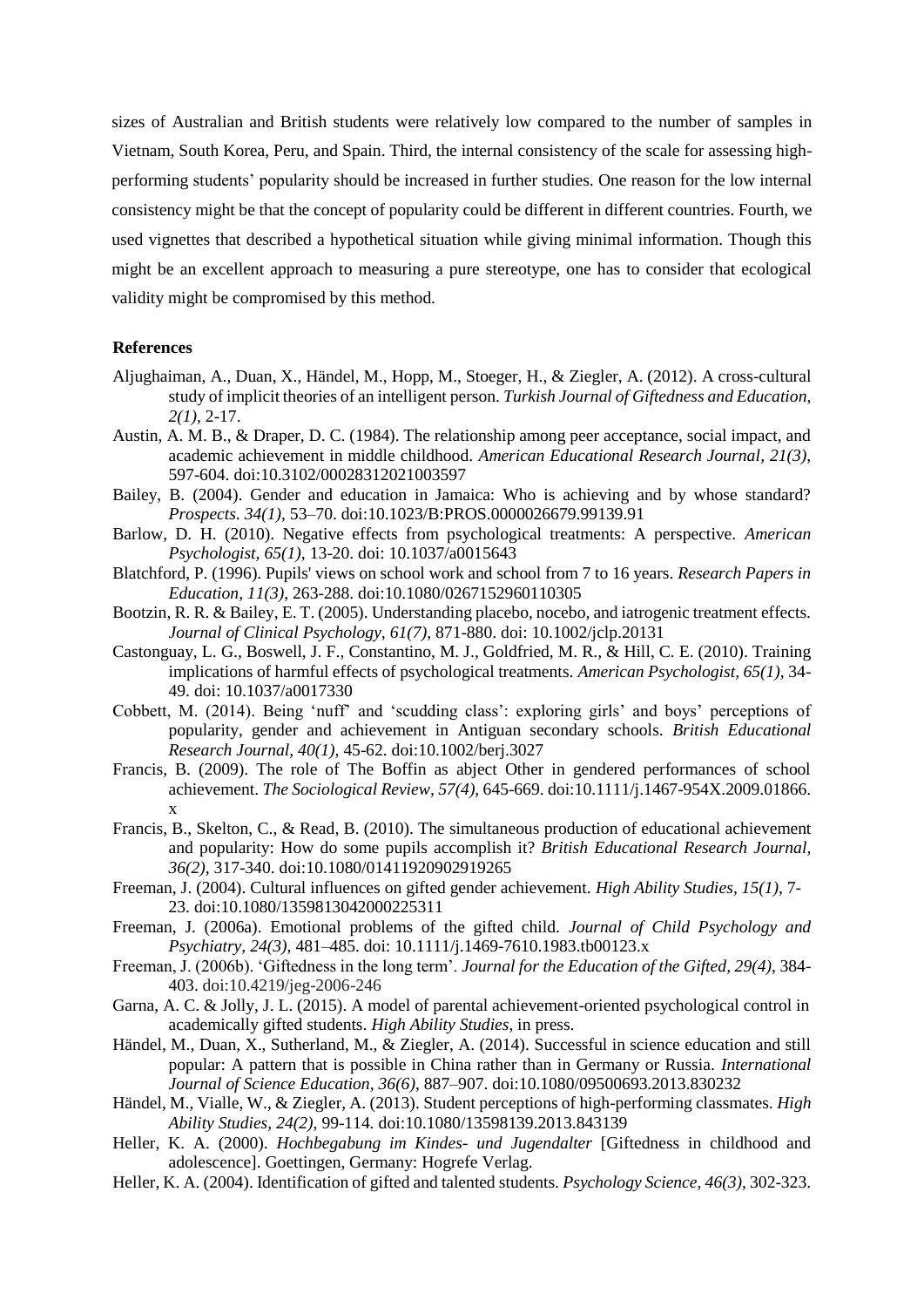- Heller, K. A., Reimann, R., & Senfter, A. (2005). *Hochbegabung im Grundschulalter: Erkennen und Foerdern* [Identification of the gifted in preschool and elementary school]. Muenster, Germany: LIT.
- Hernández-Torrano, D., Ferrándiz, C., Ferrando, M., Prieto, L., & Fernández, M. C. (2014). The theory of multiple intelligences in the identification of high-ability students. *Anales de Psicología, 30(1),* 192-200. doi:10.6018/analesps.30.1.148271
- Hernández-Torrano, D., Prieto, M. D., Ferrándiz, C., Bermejo, M. R., & Sáinz, M. (2013). Characteristics leading teachers to nominate students as gifted in Spain*. Gifted Child Quarterly, 57*, 181–196. doi: 10.1177/0016986213490197
- Hofstede, G. (2001). *Cultures consequences (2nd ed.)*. Thousand Oaks, CA: Sage.
- Hofstede Centre. (2015). *Strategy-culture-change*. Retrieved January 11, 2015, from [http://geert](http://geert-hofstede.com/spain.html)[hofstede.com/spain.html](http://geert-hofstede.com/spain.html)
- Hoover, J., Larson, J., & Baker, T. (2013). Bullying, school climate, social climate and intellectual development: Implications for the lives of high-performing, creative students. *International Journal for Talent Development and Creativity, 1(1)*, 33-43.
- Jung, J. Y., Barnett, K., Gross, M. U. M., & McCormick, J. (2011). Levels of intellectual giftedness, culture, and the forced choice dilemma. *Roeper Review, 33(3)*, 182-197. doi:10.1080/ 02783193.2011.580501
- Jung, J. Y., McCormick, J., & Gross, M. U. M. (2012). The forced choice dilemma: A model incorporating idiocentric/allocentric cultural orientation. *Gifted Child Quarterly, 56(1)*, 15-24. doi:10.1177/ 0016986211429169
- Kramer, L. R. (1991). The social construction of ability perceptions: An ethnographic study of gifted adolescent girls. *Journal of Early Adolescence, 11(3)*, 340-362. doi:10.1177/02724316911130  $\Omega$
- Leder, G. (2004). Gender differences among gifted students: contemporary views. *High Ability Studies, 15(1)*, 103-108. doi:10.1080/1359813042000225366
- Lu, H. & Luk, J. (2014). "I would study harder if I was a girl": Gendered narratives of low-achieving male and high-achieving female EFL Learners. *Journal of Language, Identity & Education, 13(1)*, 1-15. doi: 10.1080/15348458.2013.835571
- Martin, M. O. & Mullis, I. V. S. (Eds.). (2013). *TIMSS and PIRLS 2011: Relationships among reading, mathematics, and science achievement at the fourth grade-implications for early learning*. Chestnut Hill, MA: TIMSS & PIRLS International Study Center, Boston College.
- Martino, W. (1999). 'Cool Boys', 'Party Animals', 'Squids' and 'Poofters': Interrogating the dynamics and politics of adolescent masculinities in school. *British Journal of Sociology of Education, 20(2)*, 239-263. doi:10.1080/01425699995434
- Millard, E. (1997). *Differently literate: Boys, girls, and the schooling of literacy*. London: Falmer Press.
- Nowicki, E. (2003). A meta-analysis of the social competence of children with learning disabilities compared to classmates of low and average to high achievement. *Learning Disability Quarterly, 26(3)*, 171-188. doi: 10.2307/1593650
- OECD. (2014). *PISA 2012 results: what students know and can do - Student performance in mathematics, reading and science (Volume I, Revised edition, February 2014). Paris: PISA,* OECD Publishing. doi:10.1787/9789264208780-en
- Oh, H., Sutherland, M., Stack, N., del Mar Badia, M., Blumen, S., Quoc, A. N., Wormald, C., Maakrun, J., Baier, B., Schmidt, M., & Ziegler, A. (2014). A cross-national comparison of school students' perceptions regarding high performing peers. *Turkish Journal of Giftedness and Education, 4(1)*, 1-13
- Park, Y. S., & Kim, U. (1998). Locus of control, attributional style, and academic achievement: Comparative analysis of Korean-Chinese, and Chinese students. *Asian Journal of Social Psychology, 1*, 191-208. doi:10.1111/1467-839X.00013
- Pérez, L., Domínguez, P., & Díaz, O. (1998). *El desarrollo de los más capaces: guía para educadores* [The development of the highly able: A guide for educators]. Madrid, MEC.
- Peters, M. P., & Bain, S. K. (2011). Bullying and victimization rates among gifted and high-achieving students. *Journal for the Education of the Gifted, 34(4),* 642-643. doi:10.1177/016235321103 400405